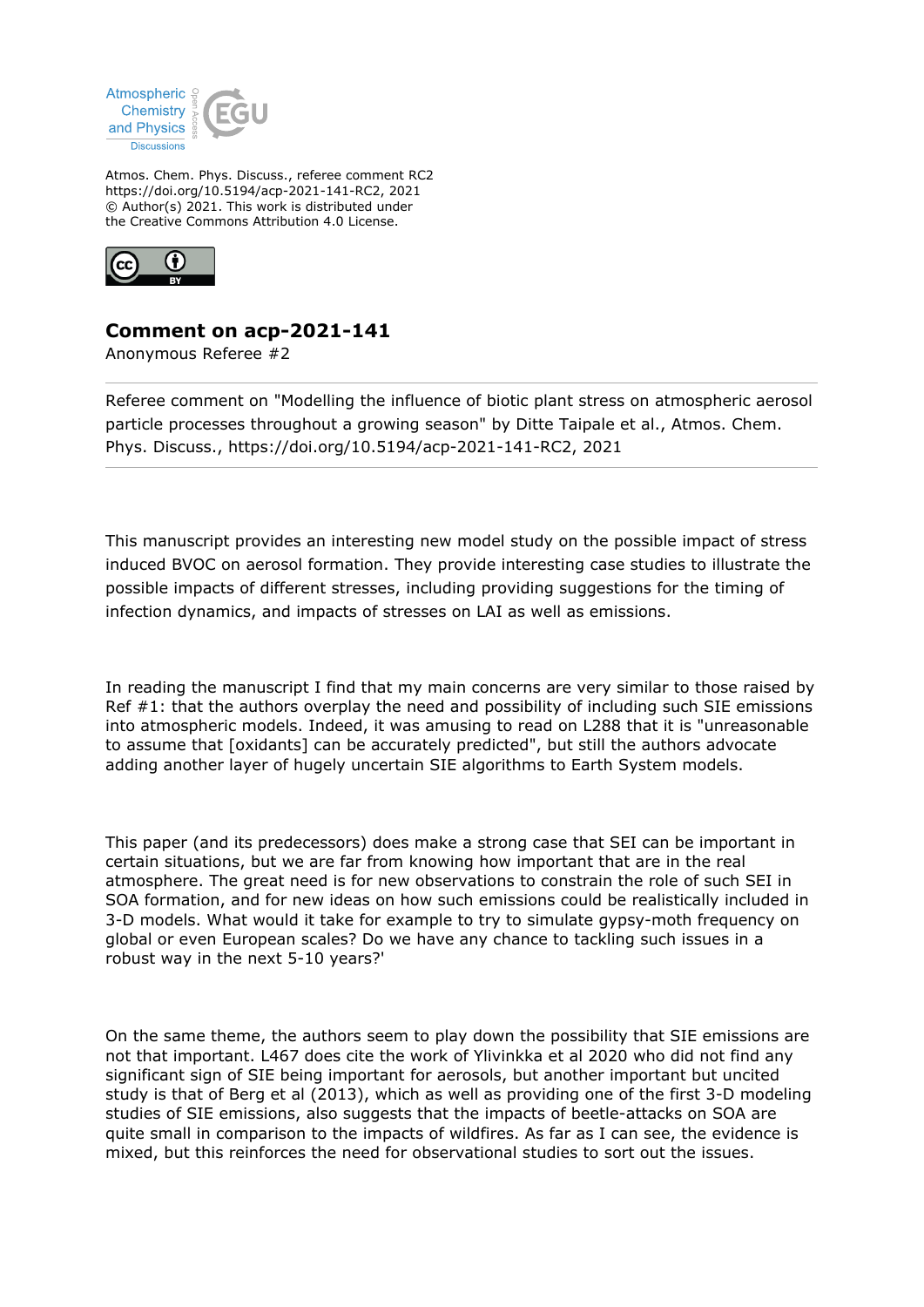I must admit I also found the results section (p14-27) rather long and detailed considering the large uncertainties and the simplicity of the (unexplained) modeling scheme used. Lots of details are given about growth rates, and comparison with literature values, but the assumption of prescribed oxidants makes these predictions very difficult to interpret. I think the authors need to bear in mind more strongly that they are presenting a very conceptual model, and not a real atmospheric simulation. I think their modeling is sufficient to make the case that SEI may be important, and deserve much closer attention, but I would try to be more concise, possibly by tabulate more of the results.

Despite these misgiving, this paper is suitable for ACP since it makes a new contribution to the existing literature on this interesting and potentially very important topic. It should be considered for publication after addressing the various issues raised by the referees.

Detailed comments:

L51, and elsewhere. I think it would read better if the authors used the terms "increased" rather than "induced" in many places. Here I would say that "emissions of other (induced) VOC are greatly increased" (I am not sure "greatly induced" is correct English anyway.). Actually, a small explanation of constitutive and induced VOC might help readers for which such terms are not obvious.

L61. The phrase "until now" suggests that the current paper is providing the "consistent mechanism" mentioned in this sentence. I don't think the authors mean that. Re-phrase.

L80-81. Add "over short periods at least"

L109- Add references for the statements made about these insects

L114 - define vast areas. More generally, what percentage of national forest cover do the authors think are affected by these stressors?

L134. What is "instar"?

L142. The caption is confusing with e.g. "(c). d-g, then on explanation of (d) on L143. I suggest omitting "a-c" and "d-g" bits.